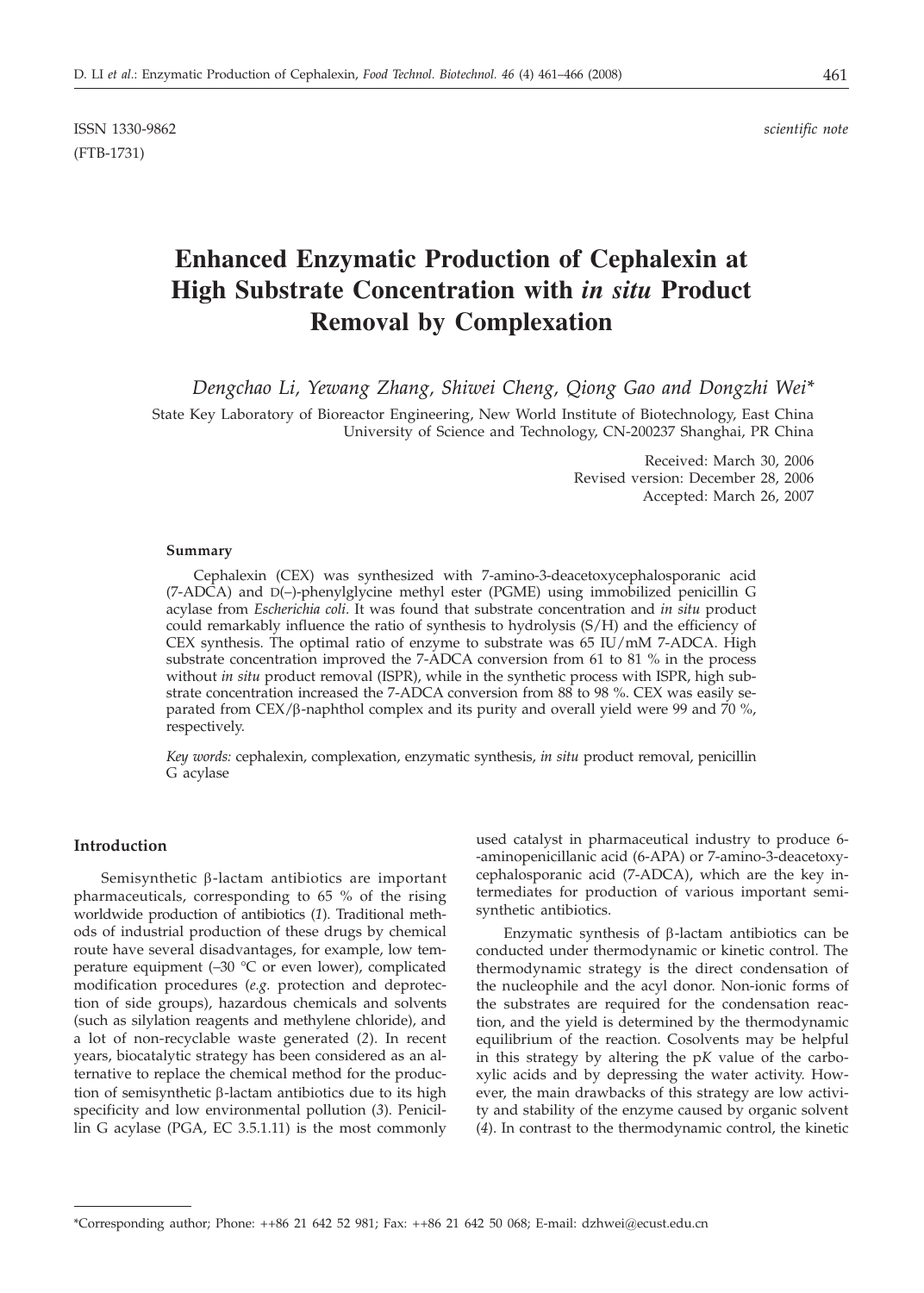control is an interesting strategy used in the synthetic process. To achieve a non-equilibrium concentration of the product, the substrate (acyl donor) must be activated as an amide, ester or anhydride. By this means the amino group can be partly uncharged at the optimal pH value of the enzyme (*5*).

Cephalexin (CEX) is one of the semisynthetic cephalosporins that are widely used for therapeutic purposes. In the kinetic control synthesis of CEX, the hydrolysis of the activated acyl donor and the product take place simultaneously (Fig. 1). The efficiency of the synthetic reaction can be characterized using two parameters, the yield of 7-ADCA (the more expensive substrate) and the ratio of synthesis to hydrolysis (S/H) ([CEX]/[PG]) (*6*). By mathematical modeling of batch and semi-batch reactors for enzymatic synthesis of amoxicillin, Gonçalves *et al.* (*7*) found that the semi-continuous operation of the integrated reactor (reaction+crystallization) provided better results than the batch mode. *In situ* product removal (ISPR) techniques have been increasingly applied in biocatalytic fields by removing the product as soon as it is formed (*8*). In earlier literature, ISPR techniques were performed by complexation (*6,9*), adsorption using resins, (*e.g.* Amberlite XAD) (*10*) and aqueous two-phase systems (*11*). In contrast to the adsorption and aqueous two- -phase systems, the complexation technique was an efficient removal technique because only the CEX was bound in the whole reaction process. It was reported that cephalosporins could complex efficiently with aryl compounds to form insoluble clathrate-type compounds, *e.g.* b-naphthol for CEX (*6*) and a-naphthol for cefaclor (*9*). Recently, Youshko *et al.* (*12*) have indicated that the penicillin acylase-catalyzed ampicillin synthesis in aqueous solution was highly dependent on the initial substrate concentrations. There were several reports about catalytic reactions with PGA at high substrate concentration or substrate supersaturation system (*13,14*), whereas the results for combining high substrate concentration with ISPR have almost no reports. In this work, kinetic control synthesis of CEX with PGA was studied at high substrate

concentration system by ISPR using  $\beta$ -naphthol as a complexing agent (Fig. 2), and the separation of CEX from CEX/b-naphthol complex was also studied.

## **Materials and Methods**

#### *Enzyme and chemicals*

Penicillin G acylase from *Escherichia coli,* immobilized on oxirane acrylic beads (diameter  $150-300 \mu m$ ) with enzyme activity of approx.  $380$  IU/g of wet mass, was purchased from Hunan Flag Ltd., China. D(–)-Phenylglycine was from the Shanghai Industrial Chemical Co. Ltd., China. D(–)-Phenylglycine methyl ester hydrochloride (PGME) and CEX hydrate were purchased from Sigma Chemical Co. Inc., USA. Penicillin G potassium salt and 7-aminodeacetoxymethylsporanic acid (7-ADCA) were kindly donated by North China Pharmaceutical Co. Ltd., China.  $\beta$ -Naphthol and all other reagents were of analytical grade and commercially available.

#### *HPLC analysis*

Samples were analyzed by high-performance liquid chromatography (HPLC) using an Agilent G1311A pump, an Agilent Zorbax XDB C18 column (4.6×250 mm, 5-µm particle size and 8-nm pore size) and an Agilent G1315B UV detector. The mobile phase consisted of 15 % (by volume) acetonitrile and 85 % (by volume) phosphate sodium buffer (20 mM, pH=6.5). The flow rate was 1 mL/min. Detection was done simultaneously at 254 nm for 7-ADCA and CEX and 214 nm for PGME and PG.

#### *Cephalexin synthesis*

CEX synthesis was done according to Yang *et al.* (*15*) with slight modification and it is demonstrated in Fig. 2. Reactions were carried out in a thermostated cell with a pH controller at 25 °C under permanent stirring. An aqueous solution containing appropriate amounts of PGME and 7-ADCA was incubated for 10 min at pH=6.5. The reaction was started by adding the immobilized en-



**Fig. 1.** Reaction mechanism of PGA-catalyzed synthesis of cephalexin. 7-ADCA=7-amino-3-deacetoxycephalosporanic acid, PGME= =D(–)-phenylglycine methyl ester, CEX=cephalexin, MeOH=methanol, PG=D(–)-phenylglycine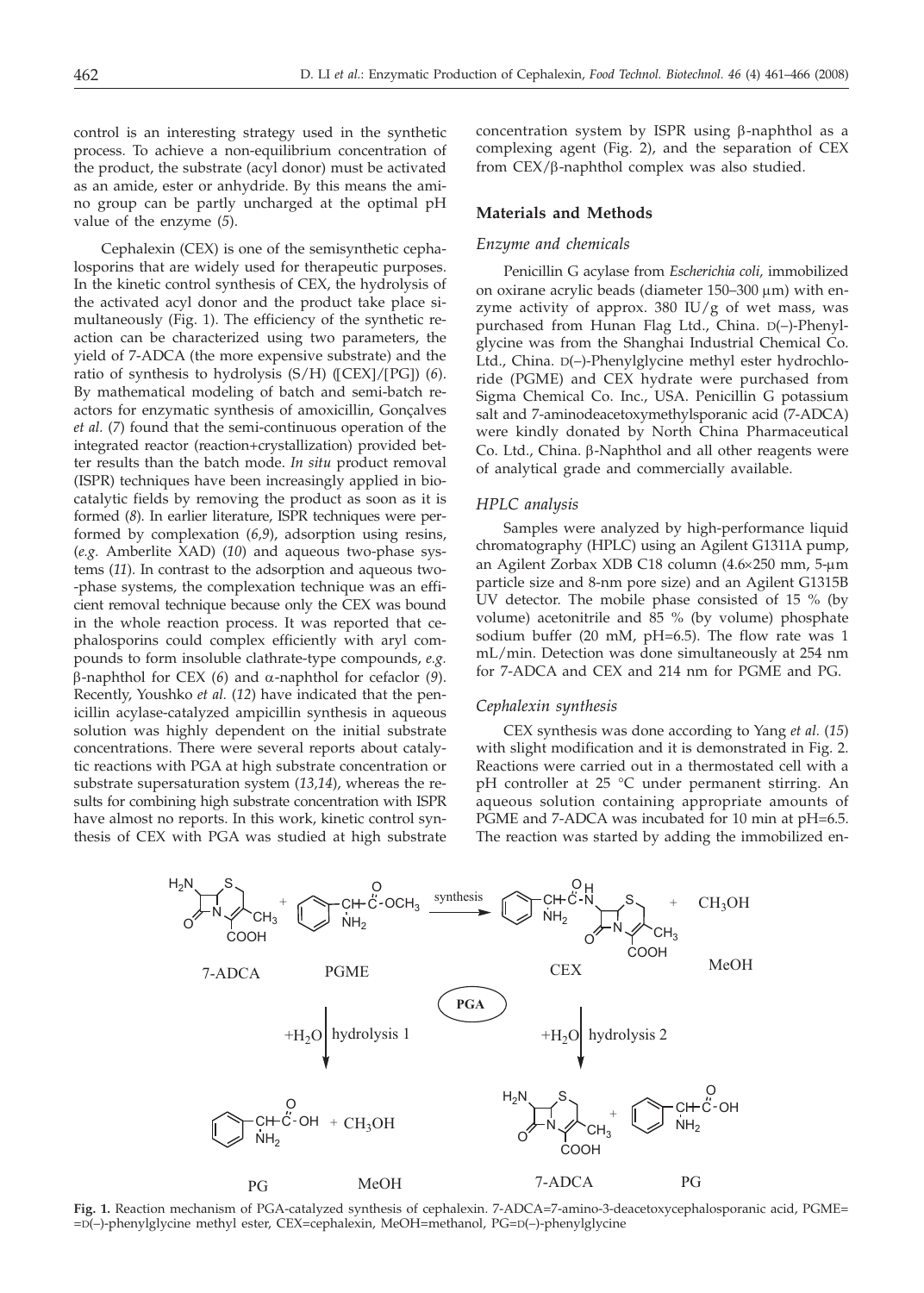

**Fig. 2.** Diagram of PGA-catalyzed synthesis of cephalexin with *in situ* product removal. 1. complexing reactor, 2. enzyme reactor, 3. peristaltic pump, 4. sintered glass, 5. mechanical stirrer, 6. pH controller

zyme to the reaction mixture. The pH was kept constant by automatic titration of 1 M ammonia solution. The whole reaction volume was 100 mL and the flow rate of solution by peristaltic pump was 15 mL/min. Samples of 100 µL were taken from the reaction mixture at different times, added to the eluent  $(900 \mu L)$  in order to dilute the sample and to stop the enzymatic reaction, and subjected to HPLC analysis. In the case of high substrate concentration system, two samples were analyzed: one was removed by 0.45-µm filter in order to separate solids from the solution, and the other aliquot of the system was taken for characterization of the whole reaction mixture.

#### *Cephalexin separation*

The reaction was stopped at the maximum conversion of  $7-\text{ADCA}$ . CEX/ $\beta$ -naphthol complex in complexing reactor was filtrated, suspended in 200 mL of equal volumes of butyl acetate and sulphuric acid solution (pH=1.0). The mixed solution was stirred for 1 h at room temperature. The aqueous layer was concentrated to a yellow sticky solution under reduced pressure and then the residue was crystallized from equal volumes of isopropanol and water to form CEX hydrate.

## *Determination of penicillin G acylase activity*

PGA activity was determined by a spectrophotometric assay with *p*-dimethylaminobenzaldehyde (PDAB) as a colorimetric substrate (*16*). One unit of PGA was defined as the amount of enzyme required to produce 1  $\mu$ mol of 6-APA per minute in 4 % (mass per volume) solution of penicillin G at 37 °C and 0.1 M phosphate buffer (pH=7.8).

## *Determination of 7-ADCA solubility*

The solubility of 7-ADCA at different PGME concentrations was measured according to Illanes *et al.* (*14*). Substances were added to the point of exceeding saturation and kept under agitation at controlled 25 °C and pH=6.5 (in 20 mM phosphate buffer). After 2 h, solids were removed by centrifugation and the supernatant was assayed by HPLC. Controls were run at the same time with dissolved 7-ADCA to determine any chemical degradation.

## *Determination of the ratio of synthesis to hydrolysis*

The ratio of synthesis to hydrolysis (S/H) was determined according to Youshko *et al*. (*12*) by measuring the initial accumulation rates of CEX and PG in the same reaction medium.

## **Results and Discussion**

## *Solubility of 7-ADCA at different PGME concentrations*

Generally, solubility of 7-ADCA increased with high temperature and high pH of the reaction system. However, the high temperature and high pH could also increase the reaction rate for hydrolysis of PGME. At the same time, the stability of the enzyme decreased. According to literature (*17*), the optimal pH for the synthesis of CEX is 6.0–7.0. In addition, taking into consideration that CEX is unstable at the pH over 6.5, the pH of the reaction system was determined at 6.5. The solubility of 7-ADCA at different PGME concentrations was investigated (results shown in Fig. 3). and it was found that it was only about 52 mM in the aqueous solution, while it exceeded 120 mM at 0.8 M PGME. Therefore, it was concluded that the solubility of 7-ADCA increases in the presence of PGME. A similar effect was reported about the solubility of 6-APA in the presence of acyl donor (*14*). From the above results, it was deduced that this increase may be caused by instantaneous change of pH of the solution. Because 7-ADCA is a zwitterion, the pH of the solution could be altered instantaneously by the presence of PGME hydrochloride. In order to prove this supposition, the solubility of 7-ADCA at different concentrations of hydrochloric acid was further studied. Unfortunately, the solubility of 7-ADCA was not affected by the hydrochloric acid (data not shown), so the mechanism of the increase of 7-ADCA solubility driven by PGME has remained obscure and needs to be further investigated. However, this phenomenon may have a positive effect on the acyl transfer from PGME to the  $\beta$ -lactam nucleus in the synthetic process.



**Fig. 3.** Solubility of 7-ADCA at different concentrations of PGME. Reaction conditions: 25 °C and 20 mM phosphate buffer (pH=6.5)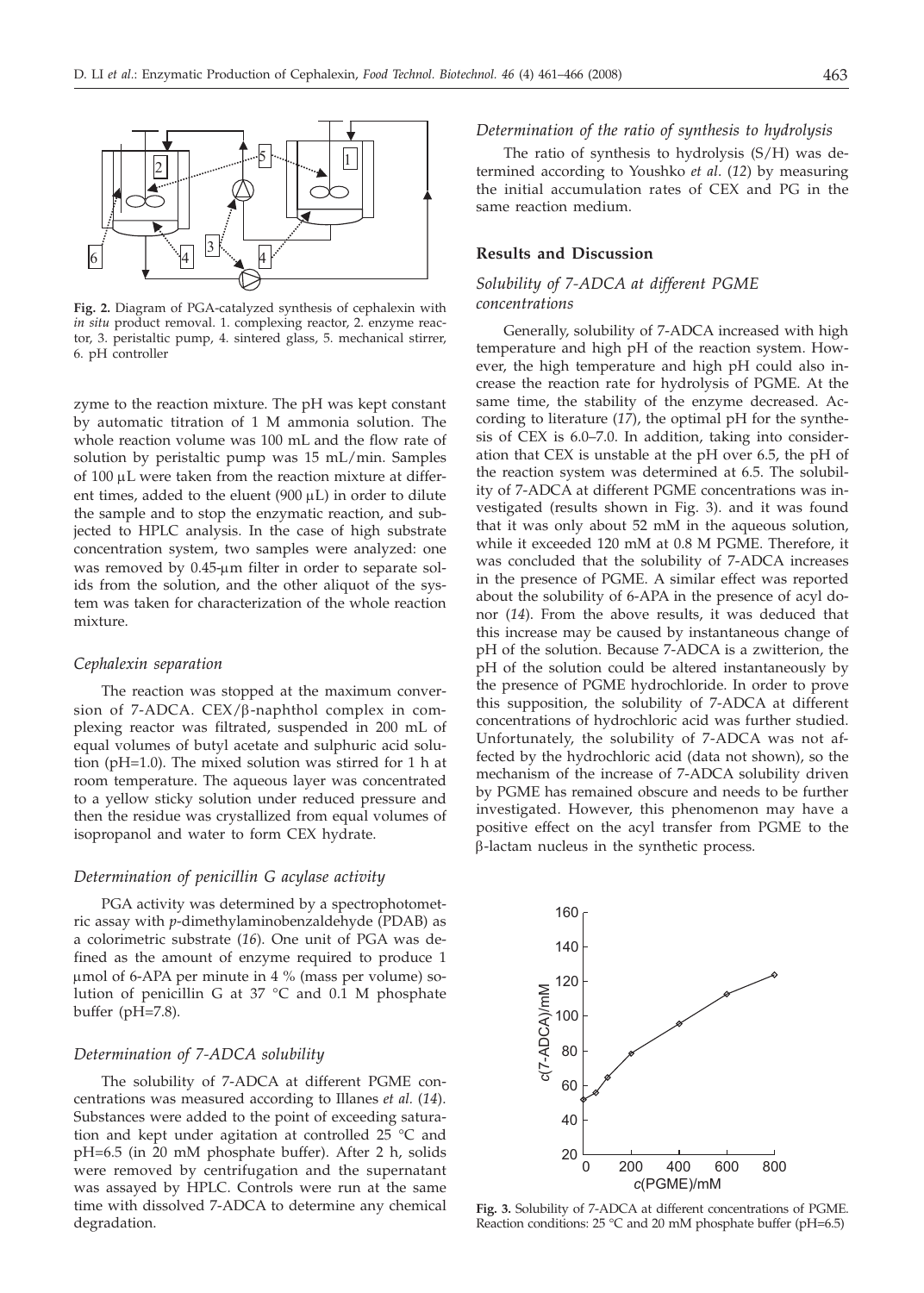# *Effects of the ratio of enzyme to substrate and substrate concentration on the S/H*

High selectivity of PGA (*i.e.* S/H) is very important for kinetically controlled synthesis of  $\beta$ -lactam antibiotics. The results show that the S/H from initial rates increased with the increase of enzyme to substrate ratio, and the optimal ratio was found to be 65 IU/mM of 7-ADCA (Fig. 4). High substrate concentration could also improve the S/H ratio. Popular hypothesis for the synthetic scheme (Fig. 1) is that the reactions take place simultaneously, *i.e.* PGME binds to the immobilized enzyme giving an acyl-enzyme complex. This complex can either be hydrolyzed by water to give the enzyme and phenylglycine, or it can react with 7-ADCA to give CEX and the enzyme. The CEX can in turn bind to the enzyme, giving the acyl-enzyme complex that can either be hydrolyzed or it can react back to CEX (*18*). It could be concluded that water concentration was low at high substrate concentration system, which increased the probability of a nucleophilic attack on the acyl-enzyme that came from the nucleus rather than from the molecule of water, so the S/H was improved at high substrate concentration.

#### *Cephalexin synthesis*

CEX synthesis with PGA was investigated using 65 IU/mM of 7-ADCA at different substrate concentrations, and better results were obtained at higher substrate concentrations both with and without ISPR (Fig. 5). The maximum 7-ADCA conversion was only 61 % at low substrate concentration, while it increased to 81 % at high substrate concentration in the process without ISPR. When the synthetic process was performed with ISPR, the maximum 7-ADCA conversion was 88 % at low substrate concentration and then increased to 98 % at high substrate concentration. Accordingly, the 7-ADCA conversion increased 20 and 10 % in the absence and presence of the complexing agent, respectively, due to the high substrate concentration.



**Fig. 4.** Effects of the ratio of enzyme to substrate and substrate concentrations on the S/H. Reaction conditions: 25 °C, 20 mM phosphate buffer (pH=6.5) and molar ratio of PGME/7-ADCA=  $=2:1.$  ( $\Box$ ) 50 mM 7-ADCA, ( $\diamond$ ) 150 mM 7-ADCA



**Fig. 5.** 7-ADCA conversion at different substrate concentrations with or without ISPR. Reaction conditions: 25 °C, 20 mM phosphate buffer (pH=6.5) and molar ratio of PGME/7-ADCA=2:1.  $(\square)$  50 mM 7-ADCA without ISPR,  $(\Diamond)$  150 mM 7-ADCA without ISPR,  $(\blacksquare)$  50 mM 7-ADCA with ISPR,  $(\blacklozenge)$  150 mM 7-ADCA with ISPR

From the time courses of CEX and 7-ADCA, it was shown that the CEX solubility was poor in the aqueous solution. The concentration of synthesized CEX was under its saturation at low substrate concentration, so it was in dissolved form and its increase in proportion to the decrease of 7-ADCA (Fig. 6a). When the concentration of synthesized CEX was over its saturation at high substrate concentration, it took two forms, *i.e.* dissolved and precipitated CEX (Fig. 6b). In the process without ISPR, the synthesized CEX calculated by the 7-ADCA conversion matched reasonably with CEX measured by summing up dissolvable CEX and precipitated CEX (Fig. 6b, triangle). Since in the synthetic process using complexing agent most of the synthesized CEX was precipitated in  $CEX/\beta$ -naphthol form,  $CEX$  in the solution was only about 5 mM in the reaction system, which prevented efficiently the undesired CEX hydrolysis and therefore higher 7-ADCA conversion was obtained.

# *Cephalexin separation from cephalexin/b-naphthol complex*

b-Naphthol was an efficient agent for *in situ* removal of CEX. Furthermore, it is also important whether CEX can be separated easily and efficiently from  $CEX/\beta$ -naphthol complex. That is why the CEX was further separated and crystallized by the experimental method mentioned above. The purity and the overall yield of CEX hydrate were 99 and 70 % respectively, and the results supported the application of enzymatic synthesis of  $\beta$ -lactam antibiotics as an alternative to traditional chemical ones.

## **Conclusions**

In this work, it was observed that the solubility of 7-ADCA was substantially increased in the presence of PGME. The optimal ratio of enzyme to substrate was 65 IU/mM of 7-ADCA. High substrate concentration im-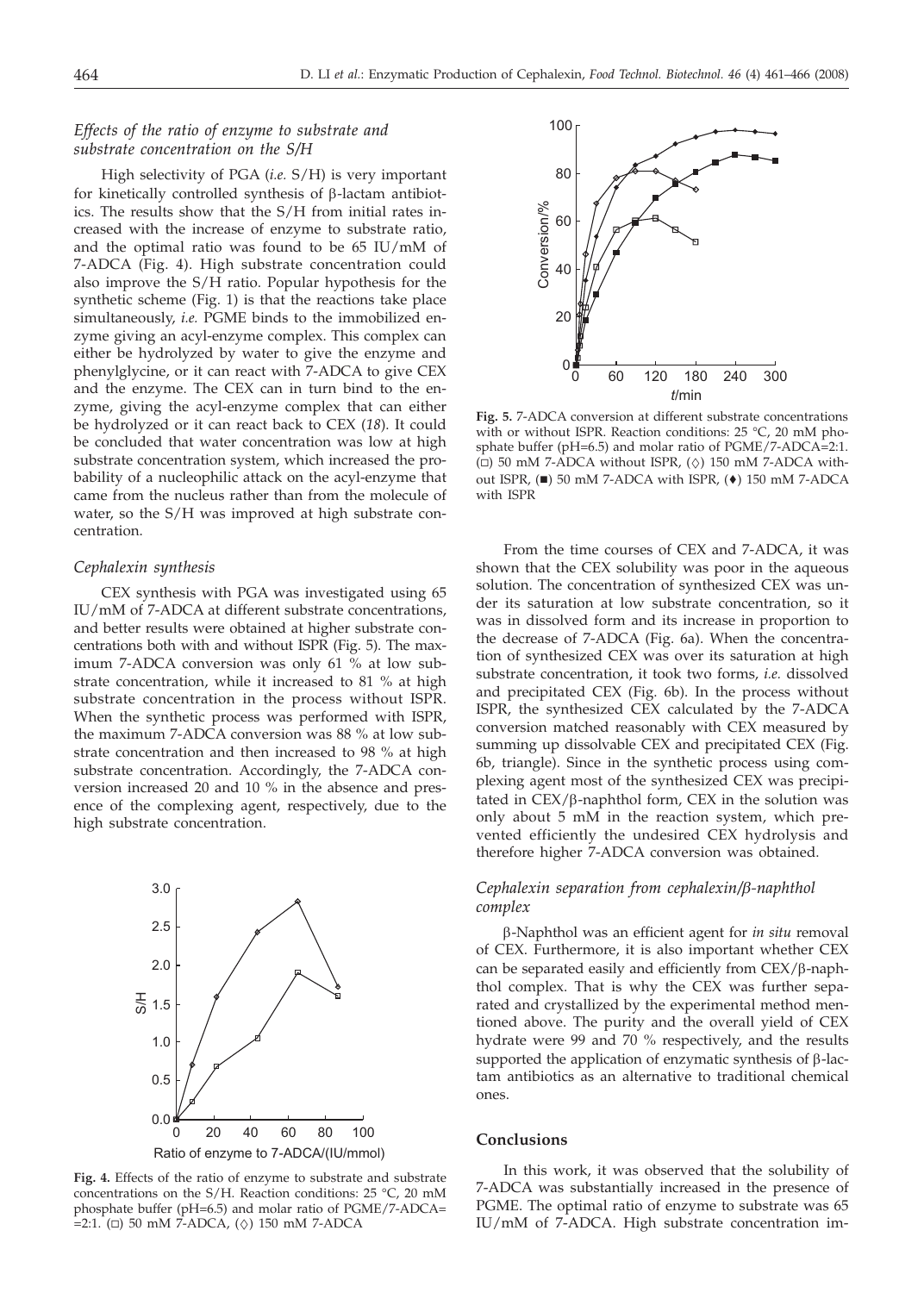

**Fig. 6.** Time courses of CEX and 7-ADCA at different substrate concentrations with or without ISPR. Reaction conditions: 25 °C, 20 mM phosphate buffer (pH=6.5) and molar ratio of PGME/7-ADCA=2:1. a) 50 mM 7-ADCA, b) 150 mM 7-ADCA. ( $\square$ ) 7-ADCA without ISPR,  $(\blacksquare)$  7-ADCA with ISPR,  $(\diamond)$  CEX without ISPR,  $(\blacktriangle)$  CEX with ISPR;  $(\triangle)$  CEX calculated by the conversion of 7-ADCA;  $(\times)$ precipitated CEX without ISPR

proved the S/H. These results gave positive effects on the acyl group transferring to  $\beta$ -lactam nucleus. The synthetic process of CEX can be improved efficiently by b-naphthol complexation, especially at high substrate concentration. CEX was also easily separated from CEX/ b-naphthol complex. Therefore, the strategy of using initially high substrate concentration with ISPR was easily performed and showed favourable prospects in industrial application due to its higher 7-ADCA conversion and fewer individual procedures than the other strategies.

#### *Acknowledgements*

This work was supported by the Program for New Century Excellent Talents at the University (project no. NCET-04-0411).

## **References**

- *1.* R.C. Giordano, M.P. Ribeiro, R.L. Giordano, Kinetics of b-lactam antibiotics synthesis by penicillin G acylase (PGA) from the viewpoint of the industrial enzymatic reactor optimization, *Biotechnol. Adv. 24* (2006) 27–41.
- *2.* S. Ospina, E. Barzana, O.T. Ramírez, A. López-Munguía, Effect of pH in the synthesis of ampicillin by penicillin acylase, *Enzyme Microb. Technol. 19* (1996) 462–469.
- *3.* M.A. Wegman, M.H.A. Janssen, F. van Rantwijk, R.A. Sheldon, Towards biocatalytic synthesis of  $\beta$ -lactam antibiotics, *Adv. Synth. Catal. 343* (2001) 559–576.
- *4.* A. Illanes, M.S. Anjarí, C. Altamirano, C. Aguirre, Optimization of cephalexin synthesis with immobilized penicillin acylase in ethylene glycol medium at low temperatures, *J. Mol. Catal. B-Enzym. 30* (2004) 95–103.
- *5.* C. Mateo, O. Abian, V. Grazú, G. Fernández-Lorente, J.M. Palomo, M. Fuentes, R.L. Segura, T. Montes, F. López-Gallego, L. Wilson, R. Torres, J.M. Guisán, R. Fernández-Lafuente, Recent advances in the industrial enzymatic synthesis of semisynthetic b-lactam antibiotics, *Med. Chem. Rev.- Online, 2* (2005) 207–218.
- *6.* C.G.P.H. Schroën, V.A. Nierstrasz, R. Bosma, G.J. Kemperman, M. Strubel, L.P. Ooijkaas, H.H. Beeftink, J. Tramper,

*In situ* product removal during enzymatic cephalexin synthesis by complexation, *Enzyme Microb. Technol. 31* (2002) 264–273.

- *7.* L.R.B. Gonçalves, R.L.C. Giordano, R.C. Giordano, Mathematical modeling of batch and semibatch reactors for the enzymatic synthesis of amoxicillin, *Process Biochem. 40* (2005) 247–256.
- *8.* G.J. Lye, J.M. Woodley, Application of *in situ* product-removal techniques to biocatalytic processes, *Trends Biotechnol. 17* (1999) 395–402.
- *9.* G.J. Kemperman, R. de Gelder, F.J. Dommerholt, P.C. Raemakers-Franken, A.J.H. Klunder, B. Zwanenburg, Efficiency of cephalosporin complexation with aromatic compounds, *J. Chem. Soc., Perkin Trans. 2* (2001) 633–638.
- *10.* M.V. Chaubal, G.F. Payne, C.H. Reynolds, R.L. Albright, Equilibria for the adsorption of antibiotics onto neutral polymeric sorbents: Experimental and modeling studies, *Biotechnol. Bioeng. 47* (1995) 215–226.
- *11.* O. Hernandez-Justiz, R. Fernandez-Lafuente, M. Terrini, J.M. Guisan, Use of aqueous two-phase systems for *in situ* extraction of water soluble antibiotics during their synthesis by enzymes immobilized on porous supports, *Biotechnol. Bioeng. 59* (1998) 73–79.
- *12.* M.I. Youshko, L.M. van Langen, E. de Vroom, H.M. Moody, F. van Rantwijk, R.A. Sheldon, V.K. Švedas, Penicillin acylase-catalyzed synthesis of ampicillin in 'aqueous solution-precipitate' systems. High substrate concentration and supersaturation effect, *J. Mol. Catal. B-Enzym. 10* (2000) 509– 515.
- *13.* M.P.A. Ribeiro, A.L.O. Ferreira, R.L.C. Giordano, R.C. Giordano, Selectivity of the enzymatic synthesis of ampicillin by *E. coli* PGA in the presence of high concentrations of substrates, *J. Mol. Catal. B-Enzym. 33* (2005) 81–86.
- *14.* A. Illanes, C. Altamirano, M. Fuentes, F. Zamorano, C. Aguirre, Synthesis of cephalexin in organic medium at high substrate concentrations and low enzyme to substrate ratio, *J. Mol. Catal. B-Enzym. 35* (2005) 45–51.
- *15.* L. Yang, D. Wei, Y. Zhang, Semi-continuous enzymatic synthesis of cefaclor enhanced by *in situ* product removal, *J. Chem. Technol. Biotechnol. 79* (2004) 480–485.
- *16.* J.G. Shewale, K.K. Kumar, G.R. Ambekar, Evaluation of determination of 6-aminopenicillinic acid by *p*-dimethylaminobenzaldehyde, *Biotechnol. Tech. 1* (1987) 69–72.